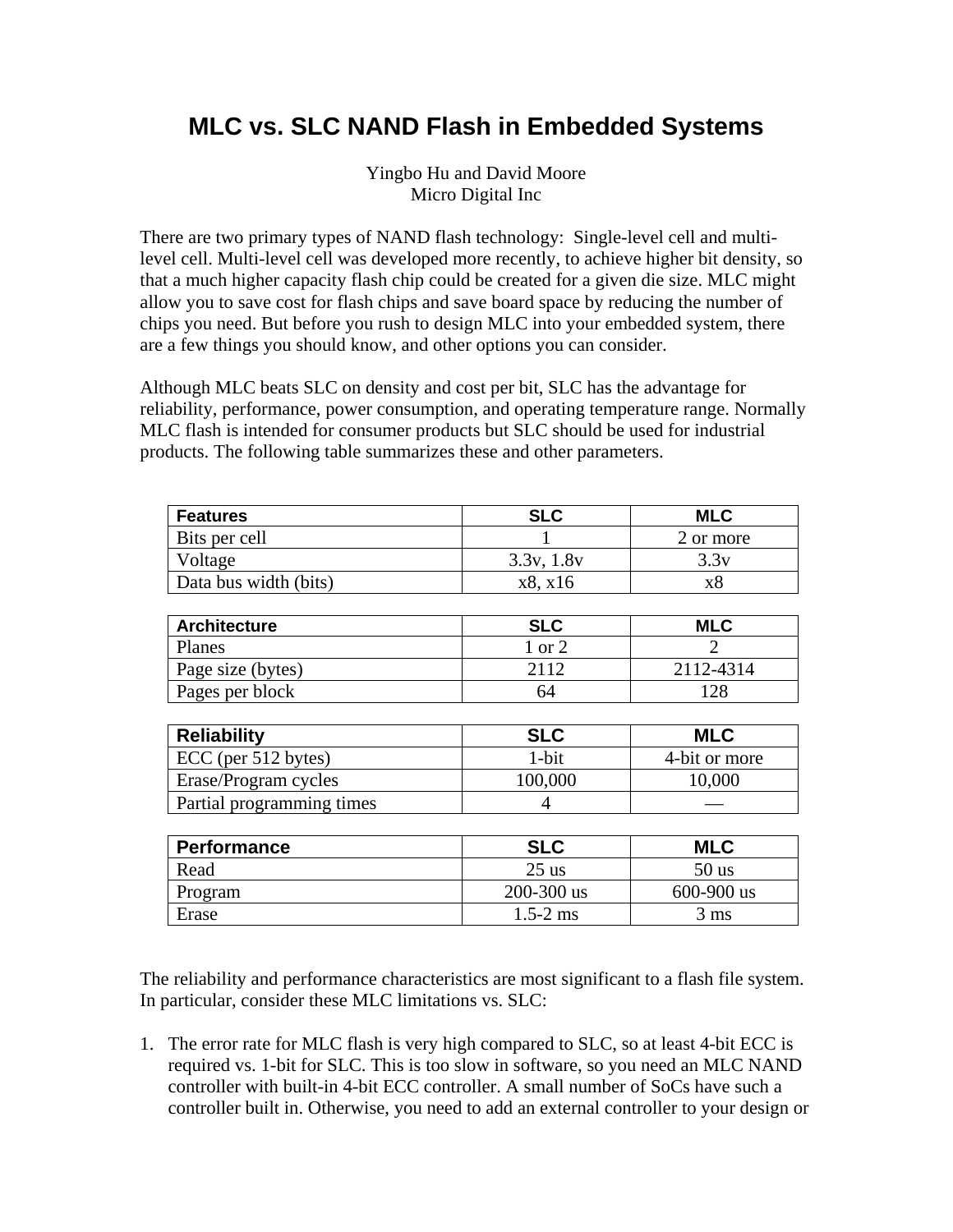purchase the IP to include in your ASIC or FPGA. The following are a few ARM processors that have built-in ECC sufficient to support MLC:

- NXP LPC3180/3250 processor has built-in MLC controller and Reed-Solomon ECC engine.
- TI Davinci DM355 has built-in ECC engine for 1-bit and 4-bit ECC
- TI OMAP 35xx processor has built-in ECC engine for 1-bit (Hamming) and 4-bit (BCH)

 When ECC is calculated in hardware, performance is only minimally reduced. In a test we did, write performance was reduced by only about 1.3%. By contrast, using software to calculate ECC in our flash file system using software reduced performance to a crawl:

| Without ECC | $600$ KB/s |                              |
|-------------|------------|------------------------------|
| 1-bit ECC   | $300$ KB/s |                              |
| 4-bit ECC   |            | <b>5 KB</b> /s (in software) |

 Clearly 4-bit ECC in software is unacceptable. Even for a 512 MHz ARM11 we achieved only 30 KB/s. There are several algorithms for calculating 4-bit (or more) ECC. BCH (Bose, Ray-Chaudhuri, Hocquenghem) is popular because of its improved efficiency over Reed-Solomon. However, even BCH needs too many microprocessor cycles. A 256 KB flash block has  $256*1024*8 = 2$  Mbit. The ECC calculations (done for each 256 bytes) need 48 loops per bit, and for each bit it executes about 10 instructions. So totally it needs 2M\*48\*10 (about a billion) instructions to calculate ECC codes for one 256 KB flash block. Even on a 2 GHz Windows PC, it needs about 400-500 milliseconds.

- 2. MLC supports only 1/10 the number of erase/program cycles of SLC. The flash management software must have a carefully designed cache system that reduces the number of erase/program cycles. Also, the needs of the application must be considered. MLC is not suitable for applications that must do small frequent data write operations.
- 3. No partial page programming. The flash management software cannot change or append any new data to a page after data has been written to that page. Flash file system algorithms typically depend on this capability for efficiency and to reduce wear on the flash. This is especially important considering the lower maximum erase/program cycle count.
- 4. Programming must be sequential, from LSB to MSB. The flash management software must make sure its algorithm will not write random pages within a block.

A flash file system designed for SLC flash is not likely to work on MLC flash, without significant modification. Depending on the algorithms used, it may be impossible without rewriting it. We have read this is true of JFFS2. In the case of our flash driver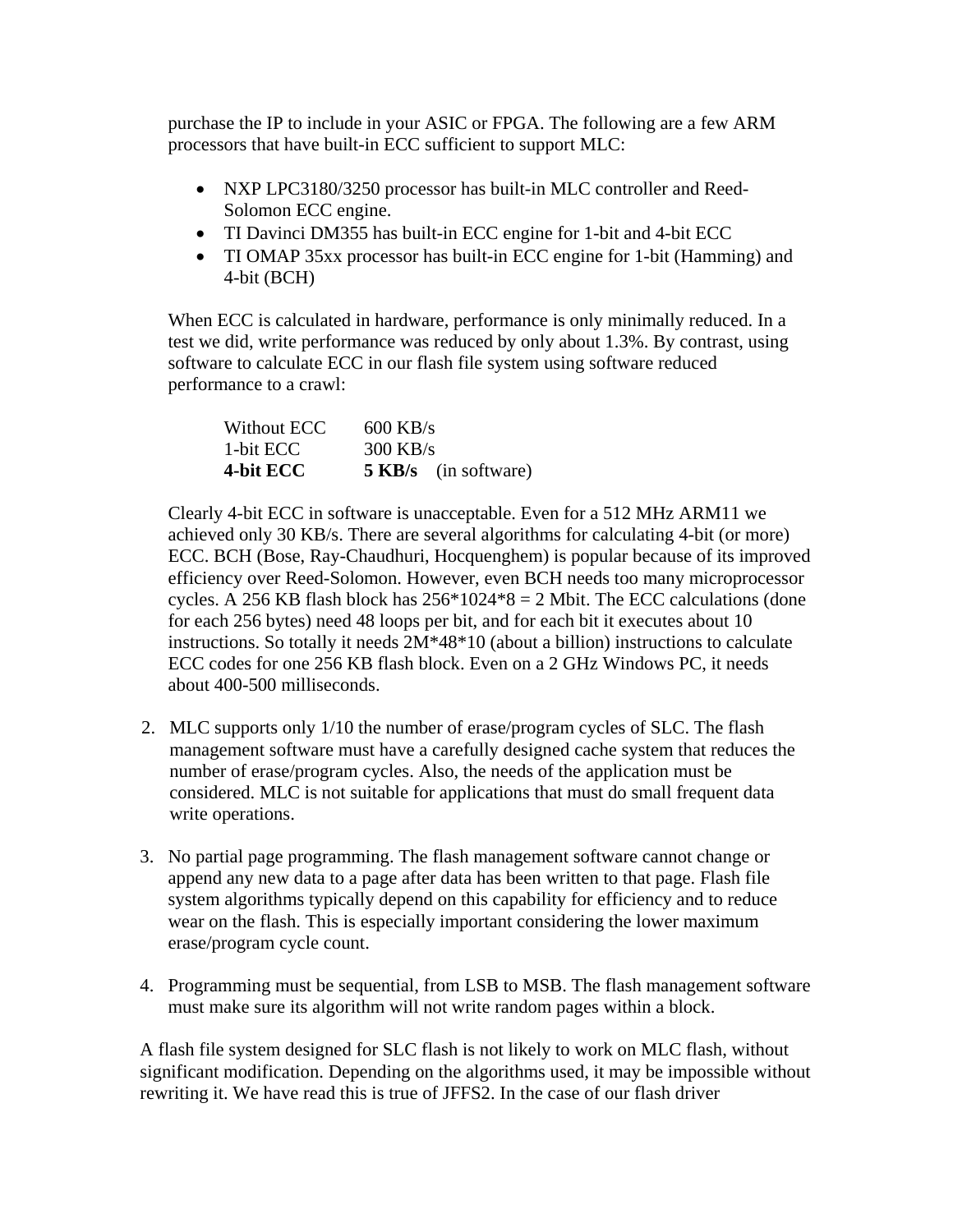(smxNAND, used by smxFFS and smxFS), relatively few modifications were needed. They were related to block table management and ECC. Fortunately, no changes were needed in other areas, such as its handling of data blocks. However, the modified driver is a little less efficient in its use of flash pages, causing a little more wear on the flash. But if you choose a significantly larger MLC flash part than you need (which may be cheaper than an SLC chip of the capacity you need), the static and dynamic wear leveling done by the driver will spread the usage over the larger flash area, wearing the cells to some intermediate and possibly acceptable level.

## **Why Use MLC Then?**

Generally, we recommend using SLC in typical embedded systems. However, in very high volume products (millions), it probably makes sense to consider MLC. For example, one customer of ours doesn't care much about flash capacity; they just buy the cheapest flash chip. In their case, the MLC chip is \$1.50 cheaper than the SLC chip, in the quantity they buy, which would save them \$millions.

## **Other Options**

Instead of using raw NAND chips, you can use managed NAND devices, such as eMMC, eSD, iNAND, and microSD. These put the NAND flash software into the device itself to handle block management, ECC, wear leveling, etc. The system software does not need to know the details and can just access the flash disk as a normal block device. No flash driver software is needed, only a file system with a driver for the device. This might be a good option if you want to use a lower-cost low-performance processor or one that has no MLC + ECC controller, or if you are developing a typical, low-volume embedded product. Besides avoiding the need for an MLC flash file system, this also reduces your system's requirements for RAM, ROM, and CPU power. Some such devices are removable and some can be soldered to your board. Note that removable devices can be put fully within your enclosure to prevent user removal.

## **Helpful References**

- 1. MLC NAND Flash Webinar www.micron.com/products/nand/**mlc**-webinar
- 2. SLC vs. MLC: An Analysis of Flash Memory www.supertalent.com/datasheets/SLC\_vs\_**MLC**%20whitepaper.pdf
- 3. Implement MLC NAND Flash for Cost-Effective, High Capacity Memory www.data-io.com/pdf/NAND/MSystems/Implementing\_**MLC**\_NAND\_**Flash**.pdf
- 4. Are MLC SSDs Ever Safe in Enterprise Apps?